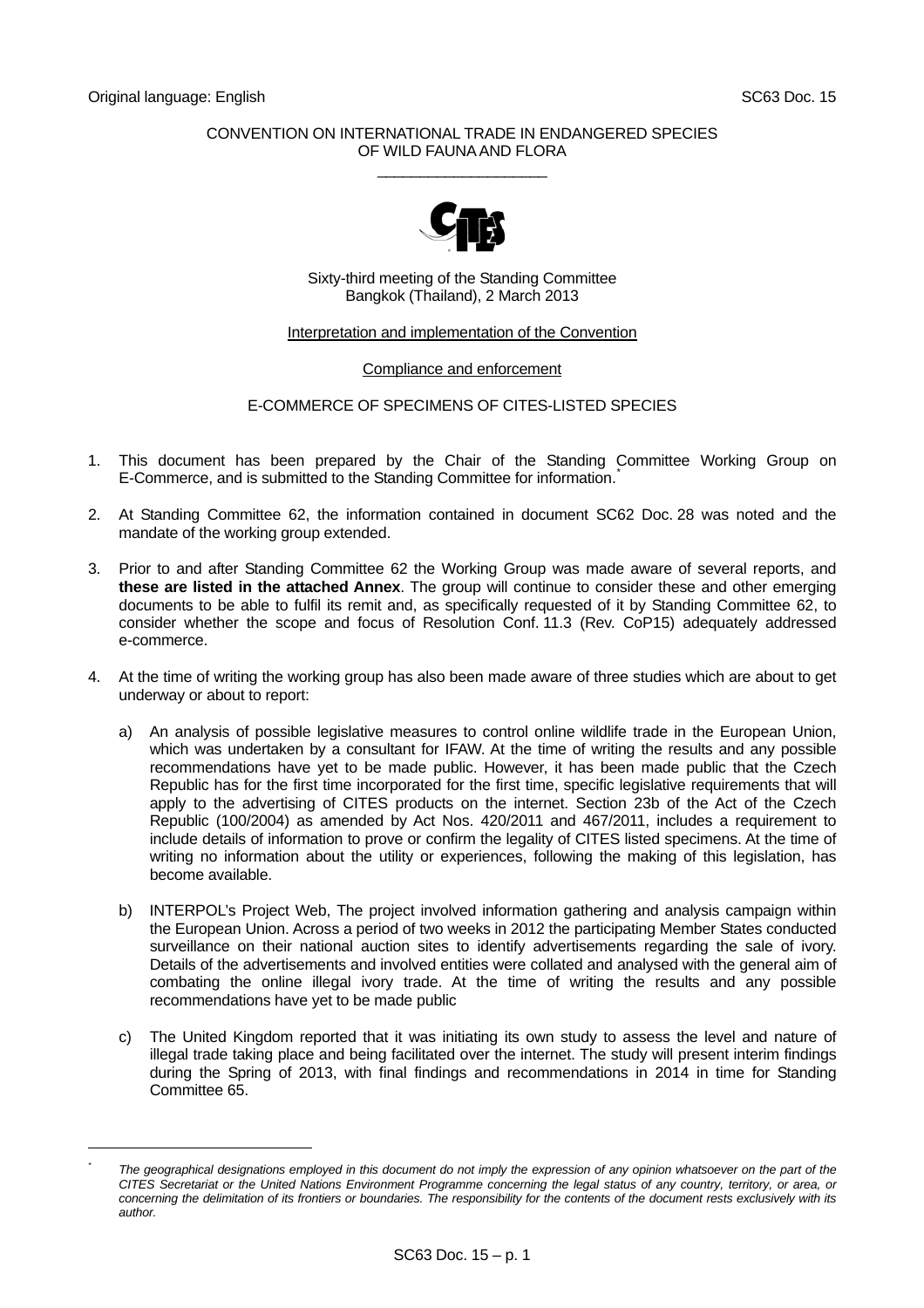- 5. Whilst it is clear that many Parties' enforcement agencies are investigating illegal sales of CITES products via all media including the internet it should be noted that due to the covert nature of these investigations the methodologies being used cannot be shared with the working group. Enforcement agencies should, however, be encouraged to share successful methods with their enforcement counterparts in other countries.
- 6. Throughout the duration of the working group, evidence which purports to show illegal activities via the internet has been suggested. What is clear from these is that the scale of online trading is considerable. However, whilst it is not uncommon for additional background documentation not to be available, for example on auction house websites, the absence of this cannot automatically lead to a conclusion that advertisements are illegal. It is, therefore, right and proper that Parties continue to assess and scrutinize such advertisements. The Working Group, therefore, welcomes the IFAW, INTERPOL and UK studies, and looks forward to seeing their results.
- 7. To date there has been a focus on highly visible and open auction websites like eBay and Taobao and the introduction of bans on trading in certain items has resulted in driving the trade underground into less visible areas of the internet. This has made it more difficult for enforcement agencies to access and monitor trading activity. Specialist knowledge will therefore be needed to tackle this issue and the working group will want to consider this in its future work, as well as the potential to utilize cyber-crime investigation units to assist in the gathering of information and experiences.
- 8. The working group will continue to work in accordance with its mandate and provide regular reports to the CITES Standing Committee.